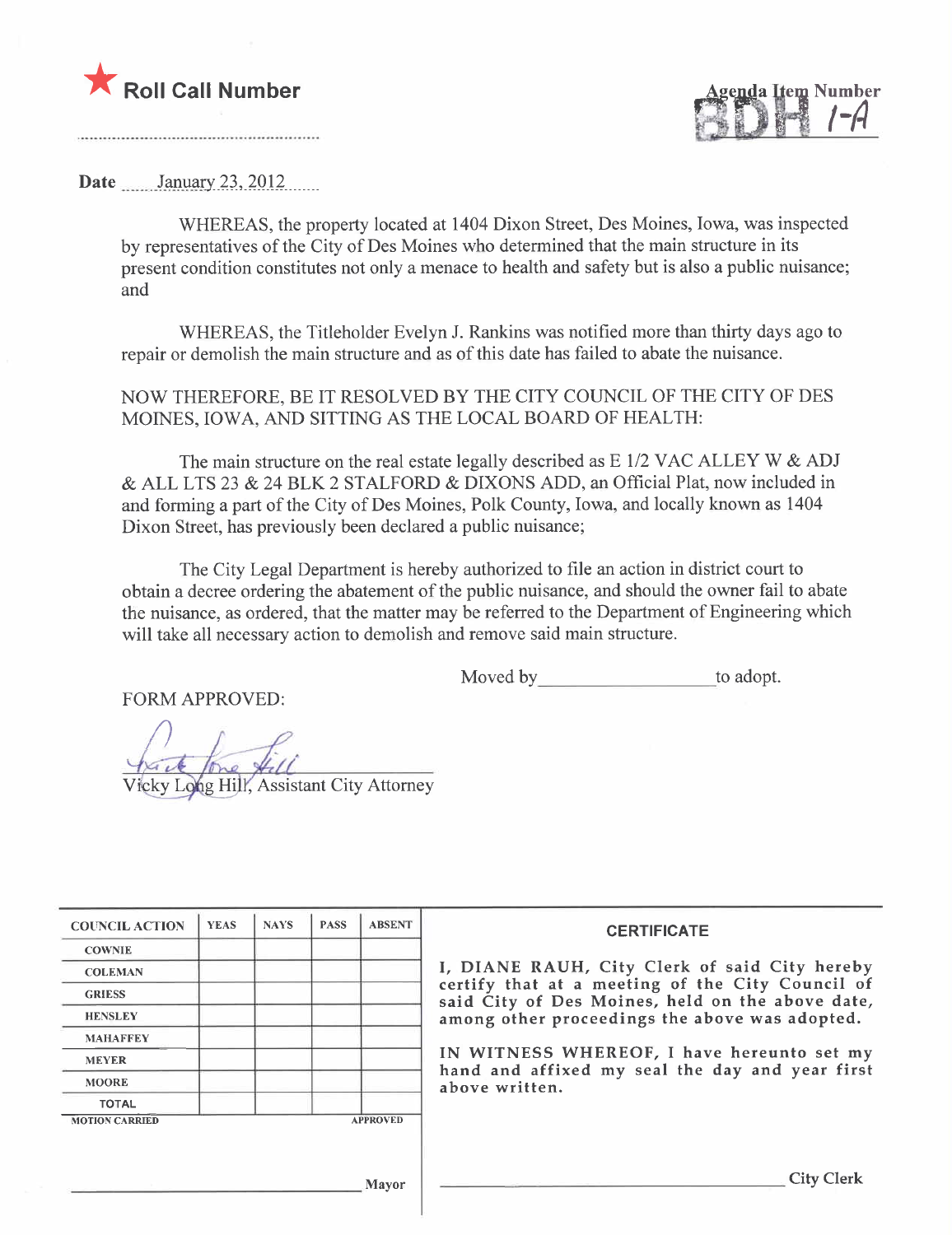

/

# PUBLIC NUISANCE NOTICE OF INSPECTION NEIGHBORHOOD INSPECTION DIVISION COMMUNITY DEVELOPMENT DEPARTMENT CITY OF DES MOINES, IOWA



| DATE OF NOTICE: November 28, 2011 |               | DATE OF INSPECTION:                                                   | <b>November 18, 2011</b> |
|-----------------------------------|---------------|-----------------------------------------------------------------------|--------------------------|
| <b>CASE NUMBER:</b>               | COD2011-07526 |                                                                       |                          |
| <b>PROPERTY ADDRESS:</b>          | 1404 DIXON ST |                                                                       |                          |
| <b>LEGAL DESCRIPTION:</b>         |               | E 1/2 VAC ALLEY W & ADJ & ALL LTS 23 & 24 BLK 2 STALFORD & DIXONS ADD |                          |
| <b>CLICIAL TRANSIC</b>            |               |                                                                       |                          |

EVELYN J RANKINS Title Holder 1344 SAMPSON ST DES MOINES IA 50316

An inspection of the referenced property was conducted for its conformance to the Municipal Code of the City of Des Moines. It has been determined from that inspection that the dwelling currently constitutes not only a menace to health and safety, but is also a public nuisance. Accordingly, the dwelling will be placarded as unfit for human habitation pursuant to the Municipal Code of the City of Des Moines and the Code of Iowa.

If not occupied at the present time, the dwelling is to remain vacant and unoccupied until occupancy is authorized by this office. If the dwelling is occupied, it must be vacated immediately. If procedures to vacate the premises are not undertaken immediately upon receipt of this notice, and in no case later than seven (7) days, the City wil issue a Municipal Infraction in accordance with Section 60-304 and 60-306 pursuant to the Municipal code of the City of Des Moines. Additionally, if the property had a Certificate of Inspection, it is hereby revoked.

Attached is a listing of the violations existing on the date of the inspection and a recommendation as to the remedial action required to correct such violations. Failure to correct these violations will result in legal action. The violations noted must be corrected within 30 days from the date of this notice. The violations noted must be corrected within 30 days from the date of this notice. Failure to correct these violations will result in a request to the City Council, sitting as the board of Health, to approve legal action. As a result of this public nuisance action there will be costs incurred by the City. Costs wil be biled out when the nuisance has been abated. Failure to pay the costs will result in collection by assessment to the property or personal judgment.

# ALL ELECTRICAL, MECHANICAL, PLUMBING, AND STRUCTURAL COMPONETS IN NEED OF REPLACEMENT OR REPAIR, ARE TO BE BROUGHT TO MINIMUM CODE REQUIREMENTS WITH NECESSARY PERMITS AS REQUIRED TO MEET CITY CODES.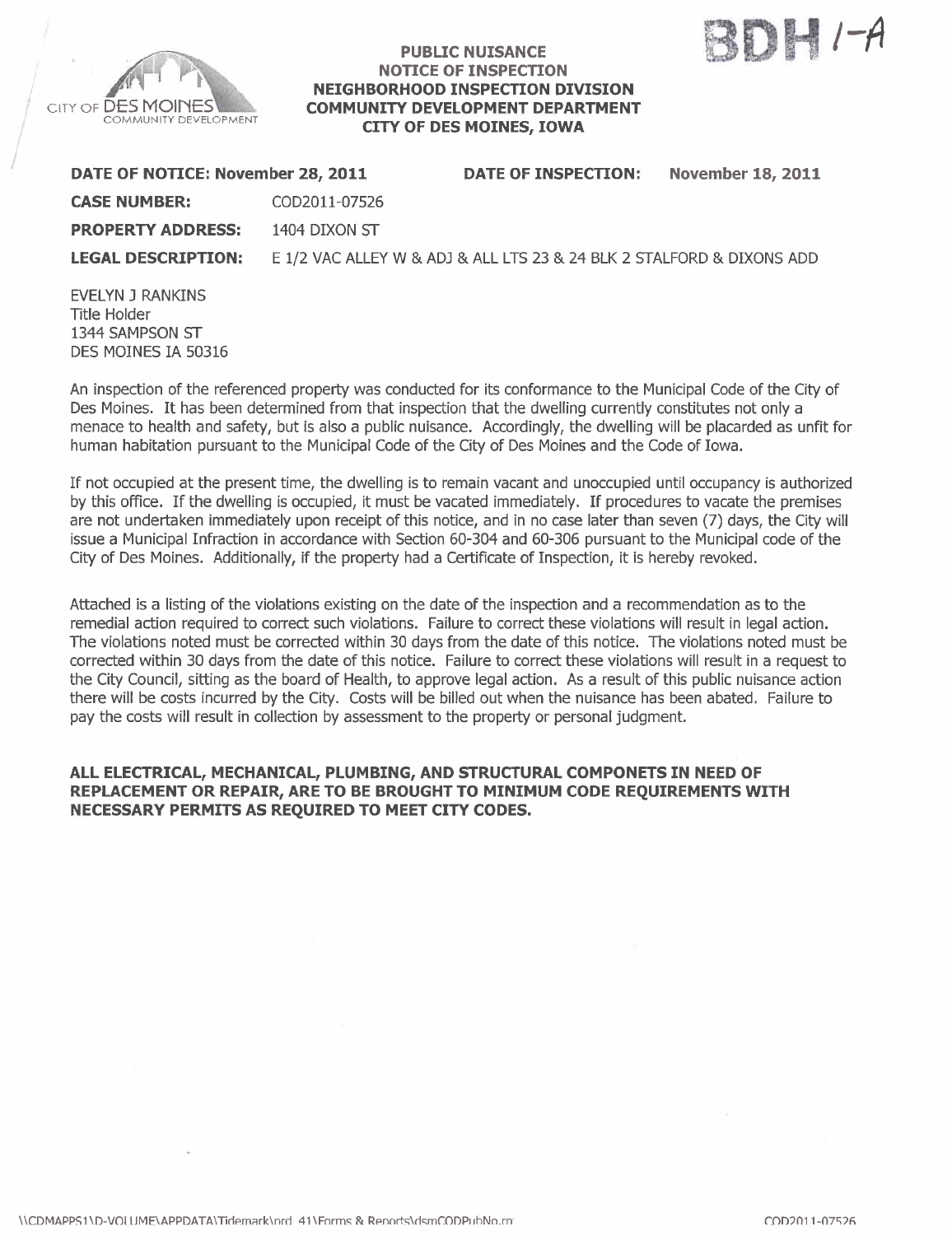

Appropriate building permits may be required for those violations noted in the "Special Requirements" section on the notice. Should you have questions regarding permits, contact the Permit and Development Center at 283-4200. All work performed by a contractor or you must be completed in a workmanlike manner. If you plan to renovate the structure and it has been vacant for a period in excess of one year, there may be zoning issues, which will affect the proposed use of the structure and/or real estate. Please contact the Development Zoning Division at 283-4207 to determine what the legal use for the structure and/or the real estate is prior to commencement of any renovation.

If you believe the building is beyond repair and decide to remove it, all debris must be removed from the propert and the basement excavation if any, filled in the manner required by the City. You are encouraged to arrange for this demolition yourself; however a demolition permit must be obtained from the Building Department. In the event you are unable to arrange for demolition, you may sign a waiver voluntarily authorizing the City to do so. However, the city may take a personal judgment against you for the costs of removaL.

If you no longer own the property, notify us in writing of the name, address, and telephone number of the new owner. A copy of the real estate contract or deed, if it has not been recorded at the County Recorder's Office, shall likewise be furnished to the Neighborhood Inspection Division.

Should you have any questions, feel free to calL. I can usually be reached between 8:00am and 9:00am, Monday through Friday.

Jan L. Shafer

(515) 283-4008 1nspecto

DATE MAILED: 11/28/2011 MAILED BY: JDH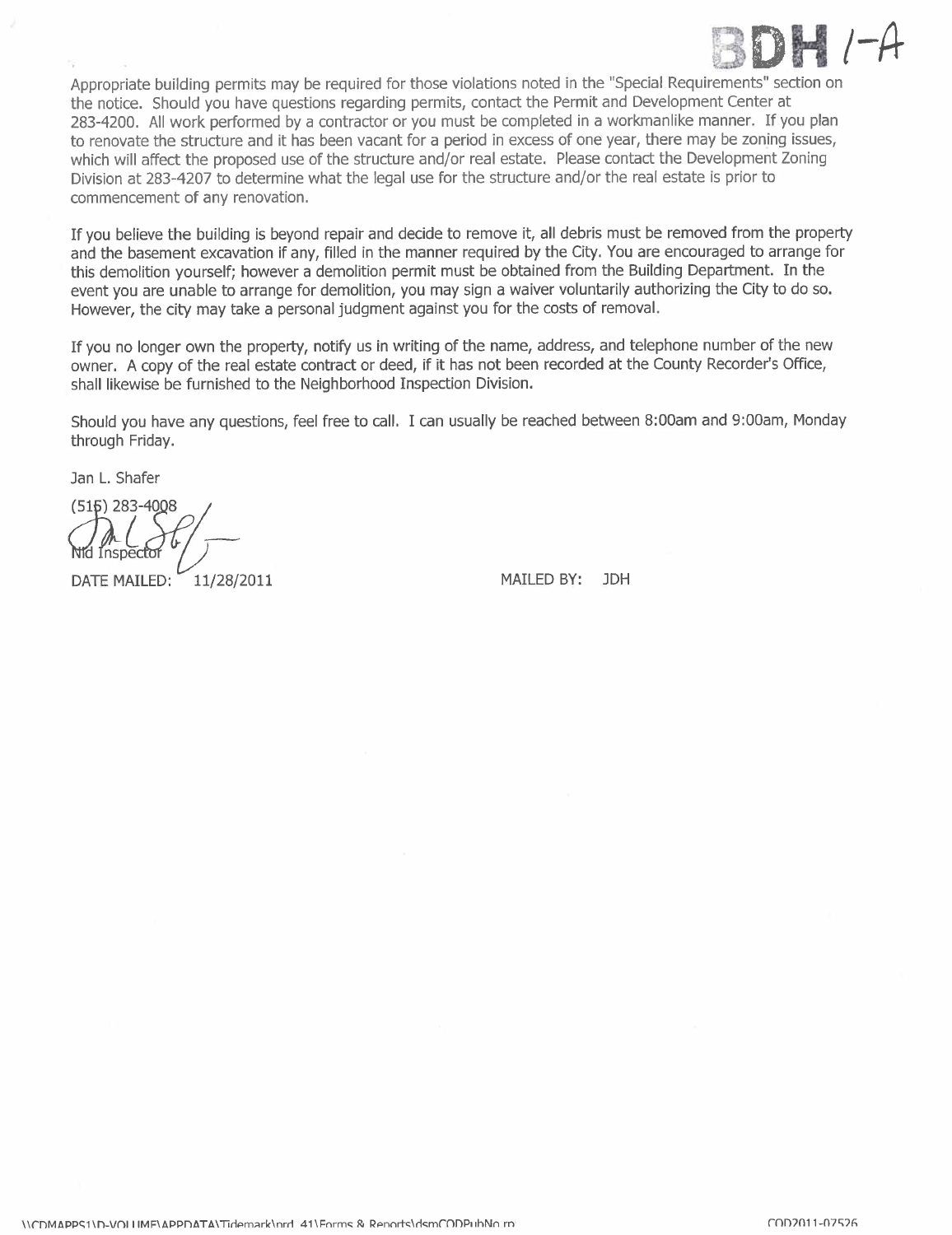# $BDHI - A$

# Areas that need attention: 1404 DIXON ST

 $\mathbb{R}^n$  . The  $\mathbb{R}^n$ 

| <b>Component:</b>                        | Roof                                                          | Defect:               | Holes or major defect       |
|------------------------------------------|---------------------------------------------------------------|-----------------------|-----------------------------|
| Requirement:                             | <b>Building Permit</b>                                        |                       |                             |
|                                          |                                                               | Location: Roof        |                             |
| Comments:                                | Roof on north addition collapsed.                             |                       |                             |
|                                          |                                                               |                       |                             |
|                                          |                                                               |                       |                             |
| Component:                               | <b>Brick Chimney</b>                                          | Defect:               | Loose Brick                 |
| <b>Requirement:</b>                      | Compliance, Uniform Mechanics Code                            |                       |                             |
|                                          |                                                               | <b>Location: Roof</b> |                             |
| <b>Comments:</b>                         |                                                               |                       |                             |
|                                          | Chimney has loose and missing bricks.                         |                       |                             |
|                                          |                                                               |                       |                             |
| <b>Component:</b>                        | Soffit/Facia/Trim                                             | Defect:               | Deteriorated                |
| <b>Requirement:</b>                      | Complaince with Int Residential Code                          |                       |                             |
|                                          |                                                               | Location: Roof        |                             |
| <u>Comments:</u>                         | Soffits/facia missing or deteriorated.                        |                       |                             |
|                                          |                                                               |                       |                             |
|                                          |                                                               |                       |                             |
| Component:                               | <b>Shingles Flashing</b>                                      | Defect:               | Deteriorated                |
| <b>Requirement:</b>                      | Complaince with Int Residential Code                          |                       |                             |
|                                          |                                                               | Location: Roof        |                             |
| <b>Comments:</b>                         | Shingles/rolled roofing deteriorated or missing.              |                       |                             |
|                                          |                                                               |                       |                             |
|                                          |                                                               |                       |                             |
| <b>Component:</b>                        | <b>Electrical Service</b>                                     |                       |                             |
|                                          |                                                               | Defect:               | In disrepair                |
| Requirement:                             | Compliance with National Electrical Code                      |                       |                             |
|                                          |                                                               |                       | <b>Location:</b> Throughout |
| <b>Comments:</b>                         | Obtain proper permit and final inspection for compliance.     |                       |                             |
|                                          |                                                               |                       |                             |
|                                          |                                                               |                       |                             |
| <b>Component:</b>                        | Mechanical System                                             | Defect:               | In poor repair              |
| Requirement:                             | Compliance, Uniform Mechanics Code                            |                       |                             |
|                                          |                                                               |                       | Location: Throughout        |
| Comments:                                | Obtain proper permit and final inspection for compliance.     |                       |                             |
|                                          |                                                               |                       |                             |
|                                          |                                                               |                       |                             |
| <b>Component:</b>                        | Plumbing System                                               | Defect:               | In poor repair              |
| <b>Requirement:</b>                      | Compliance with Uniform Plumbing Code                         |                       |                             |
| Comments:                                |                                                               |                       | <b>Location:</b> Throughout |
|                                          | Obtain proper permit and final inspection for compliance.     |                       |                             |
|                                          |                                                               |                       |                             |
|                                          |                                                               |                       |                             |
| <b>Component:</b><br><b>Requirement:</b> | Windows/Window Frames<br>Complaince with Int Residential Code | Defect:               | In poor repair              |
|                                          |                                                               |                       | <b>Location:</b> Throughout |
| <b>Comments:</b>                         |                                                               |                       |                             |
|                                          |                                                               |                       |                             |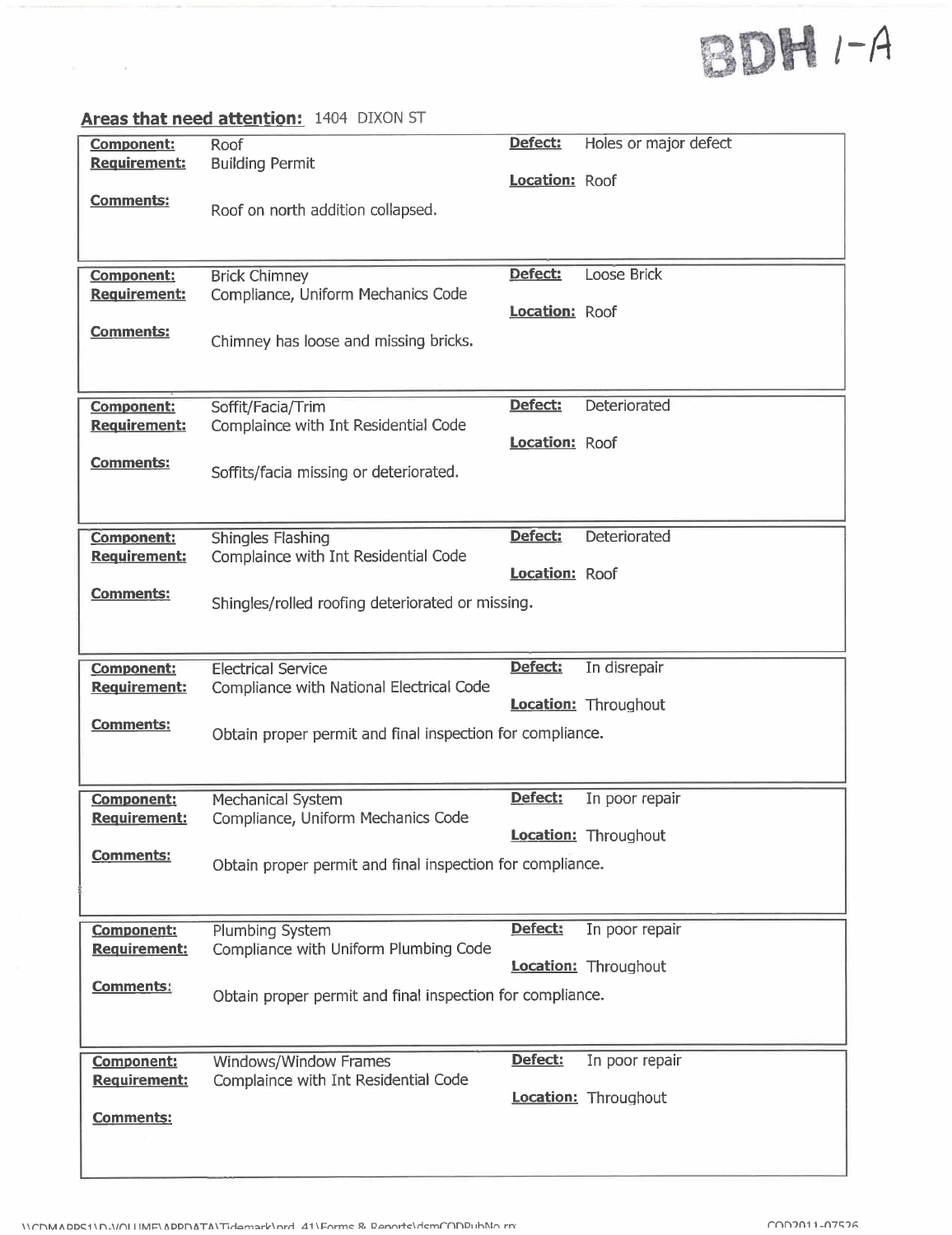| <b>Component:</b><br><b>Requirement:</b> | Interior Walls / Ceiling<br>Complaince with Int Residential Code | Defect:<br>In poor repair<br><b>Location:</b> Throughout |
|------------------------------------------|------------------------------------------------------------------|----------------------------------------------------------|
| <b>Comments:</b>                         | Repair interior walls and ceiling.                               |                                                          |
| <b>Component:</b>                        | <b>Exterior Walls</b>                                            | Defect:<br>In poor repair                                |
| <b>Requirement:</b><br><b>Comments:</b>  |                                                                  | <b>Location:</b>                                         |

 $\mathcal{B}^{\prime}$  . The  $\mathcal{B}^{\prime}$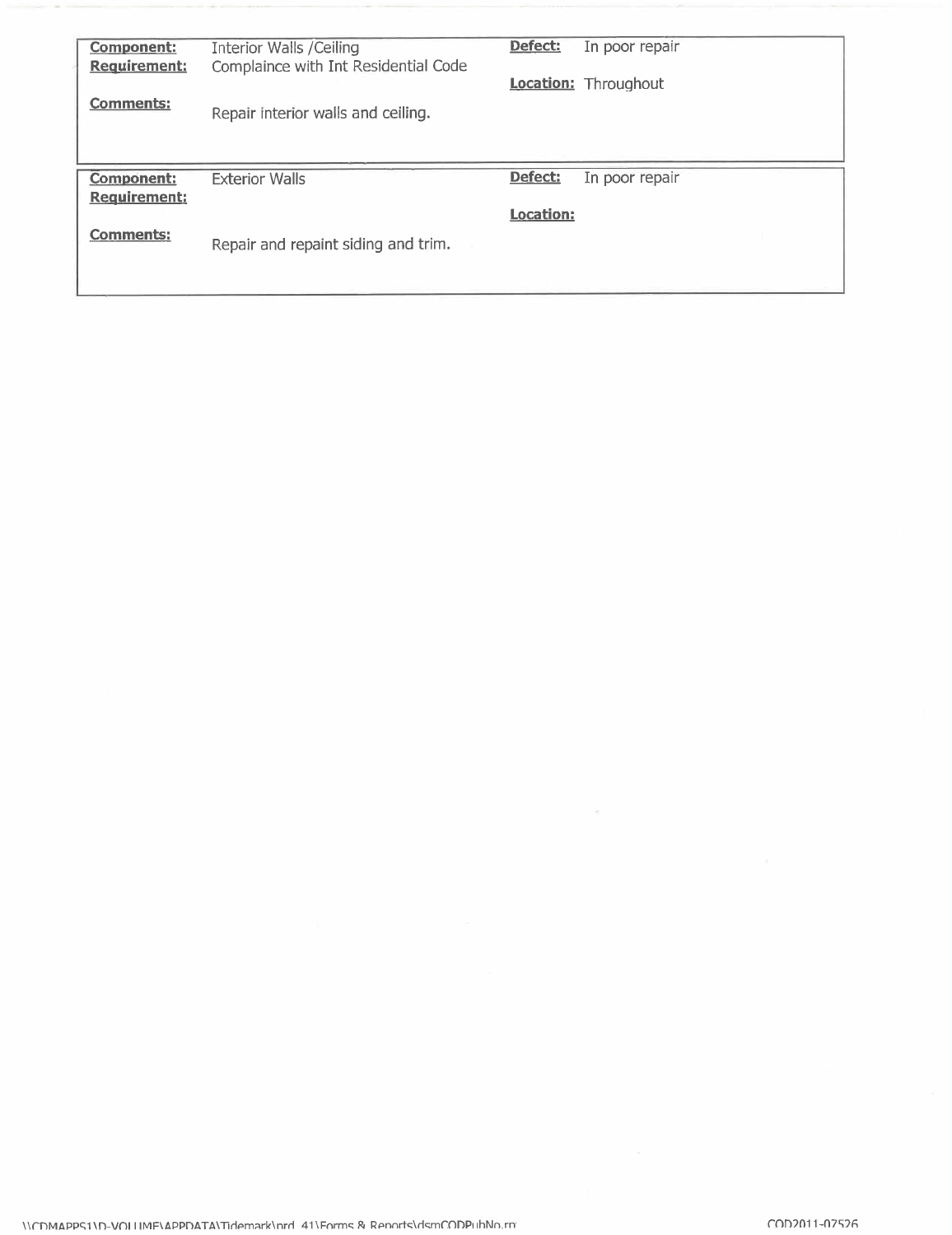

### Polk County Assessor **ROOM**

[Home ] [General Query ] [Legal Query ] [HomeOwner Query ] [Book/Page Query ] [Commercial Query ] [Res Sales Query ] [ Comm Sales Query ] [ Help ]

| District/Parcel                                                                   | <b>GeoParcel</b> |  | Map Nbhd | <b>Jurisdiction</b>           | <b>Status</b> |  |
|-----------------------------------------------------------------------------------|------------------|--|----------|-------------------------------|---------------|--|
| $110/05128 - 001 - 000$                                                           | 7924-36-402-049  |  |          | 0301 DM08/Z DES MOINES ACTIVE |               |  |
| Tax Increment Finance District Bond/Fire/Sewer/Cemetery<br><b>School District</b> |                  |  |          |                               |               |  |
| 1/Des Moines                                                                      |                  |  |          |                               |               |  |
| <b>Street Address</b>                                                             |                  |  |          | <b>City State Zipcode</b>     |               |  |
| <b>1404 DIXON ST</b>                                                              |                  |  |          | <b>DES MOINES IA 50316</b>    |               |  |

#### Click on parcel to get new listing 1429 1428  $1425$ 1461 1422 1422 NOXIG-**ITT**  $\cdot$ 1417  $1413$ 14倍 Ŧ  $1413$ 1410 ᆛ Get 1409  $1412$ τ  $1409.1$ Bigger ŏ, Ó 140B taru τ 1405  $1405 -$ 1759 Map  $+3+$ 1402  $\overline{E}$ 1404 1401<br>12  $\frac{4}{3}$  $1401$ <sub>125</sub>  $\frac{1400}{140}$ 125 125 50 Google .<br>GLEVEL **CLEVELAND AVE** 125 달 Map 171  $1367$ 1354 1350 ×, 1356 1354 1354  $1731:$



Photo processed before 2008-11-20

# **Mailing Address**

**EVELYN J RANKINS** 1344 SAMPSON ST DES MOINES, IA 50316-4006

# **Legal Description**

E 1/2 VAC ALLEY W & ADJ & ALL LTS 23 & 24 BLK 2 STALFORD & DIXONS ADD

| Ownership       | Name                        |                                           |                  | <b>Book/Page</b>       |      | <b>RevStamps</b>      |  |
|-----------------|-----------------------------|-------------------------------------------|------------------|------------------------|------|-----------------------|--|
| Title Holder #1 | RANKINS, EVELYN J           |                                           | $2004 - 11 - 19$ | 10829/45               |      |                       |  |
| Assessment      | <b>Class</b>                | <b>Kind</b>                               | Land             | <b>Bldg</b>            | AgBd | <b>Total</b>          |  |
| Current         | Residential                 | Full                                      | 10,700           | 17,000                 |      | 27,700<br>$\Omega$    |  |
|                 | Market Adjusted Cost Report | Assessment Roll Notice<br>Tax Information | Pay Taxes        | <b>Estimate Taxes</b>  |      | Polk County Treasurer |  |
| Zoning          | <b>Description</b>          |                                           | <b>SF</b>        | <b>Assessor Zoning</b> |      |                       |  |

http://www.assess.co.polk.ia.us/cgi-bin/invenquery/allquery.cgi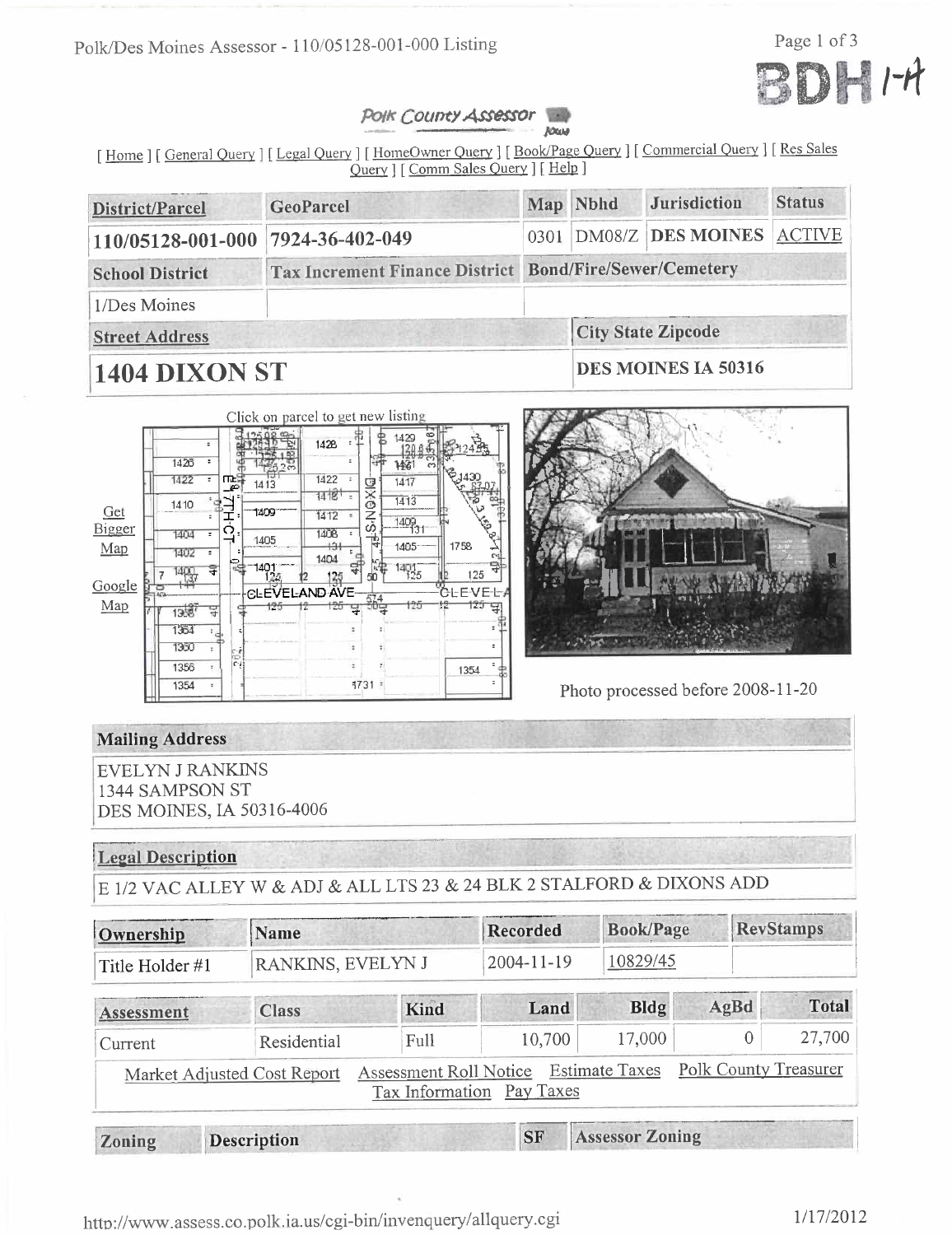| $R-2A$                        | General Residential District                                                                 |                             | Multi-Family Residential  |                              |                      |
|-------------------------------|----------------------------------------------------------------------------------------------|-----------------------------|---------------------------|------------------------------|----------------------|
|                               | Source: City of Des Moines Community Development Published: 2011-05-25 Contact: Planning and |                             | Urban Design 515 283-4200 |                              |                      |
| Land                          |                                                                                              |                             |                           |                              |                      |
| <b>SQUARE</b><br><b>FEET</b>  | 10,480                                                                                       | <b>FRONTAGE</b>             |                           | 80.0 DEPTH                   | 131.0                |
| <b>ACRES</b>                  |                                                                                              | 0.241 SHAPE                 | RC/Rectangle              | <b>TOPOGRAPHY</b>            | N/Normal             |
| Residence #1                  |                                                                                              |                             |                           |                              |                      |
| <b>OCCUPANCY</b>              | SF/Single<br>Family                                                                          | <b>RESID TYPE</b>           | S1/1 Story                | <b>BLDG STYLE</b>            | <b>BG/Bungalow</b>   |
| YEAR BUILT                    | 1910                                                                                         | <b>#FAMILIES</b>            | 1                         | <b>GRADE</b>                 | 5                    |
| <b>GRADE</b><br><b>ADJUST</b> | $-10$                                                                                        | <b>CONDITION</b>            | <b>BN/Below</b><br>Normal | <b>TSFLA</b>                 | 420                  |
| <b>MAINLV</b><br><b>AREA</b>  | 420                                                                                          | <b>ENCL</b><br><b>PORCH</b> | 84                        | <b>FOUNDATION</b>            | M/Masonry            |
| <b>EXT WALL</b><br>TYP        | MT/Metal<br>Siding                                                                           | <b>ROOF TYPE</b>            | GB/Gable                  | <b>ROOF</b><br><b>MATERL</b> | A/Asphalt<br>Shingle |
| <b>HEATING</b>                | A/Gas Forced<br>Air                                                                          | <b>AIR COND</b>             | $\theta$                  | <b>BATHROOMS</b>             | 1                    |
| <b>BEDROOMS</b>               | $\overline{2}$                                                                               | <b>ROOMS</b>                | 5                         |                              |                      |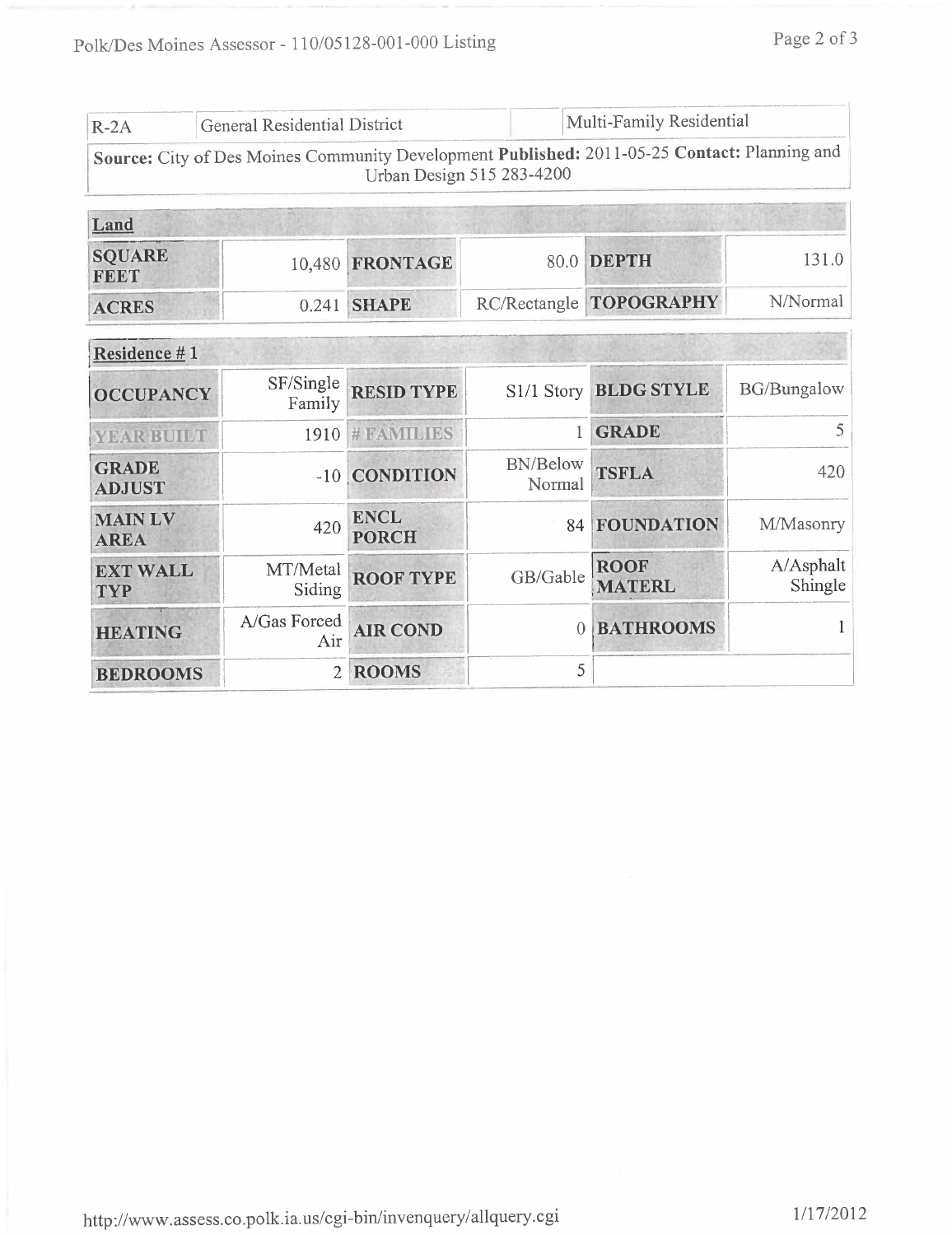Page 3 of 3



| Year Type |                                                                                 | <b>Class</b> | Kind Land Bldg AgBd Total |                |          |
|-----------|---------------------------------------------------------------------------------|--------------|---------------------------|----------------|----------|
|           | $\vert 2011 \vert$ Assessment Roll Residential Full $\vert 10,700 \vert 17,000$ |              |                           |                | 0 27,700 |
|           | $\vert 2009 \vert$ Assessment Roll Residential Full $\vert 11,400 \vert 17,600$ |              |                           |                | 0 29,000 |
|           | 2007   Assessment Roll   Residential   Full                                     |              | 11,400 17,600             |                | 0 29,000 |
| 2005      | Assessment Roll Residential Full                                                |              |                           | 9,700   14,700 | 0 24,400 |

email this page

Room 195, 111 Court Avenue, Des Moines, 14 50309<br>Phone 515 286-3140 / Fax 515 286-3386<br>polkweb@assess.co.polk.ia.us